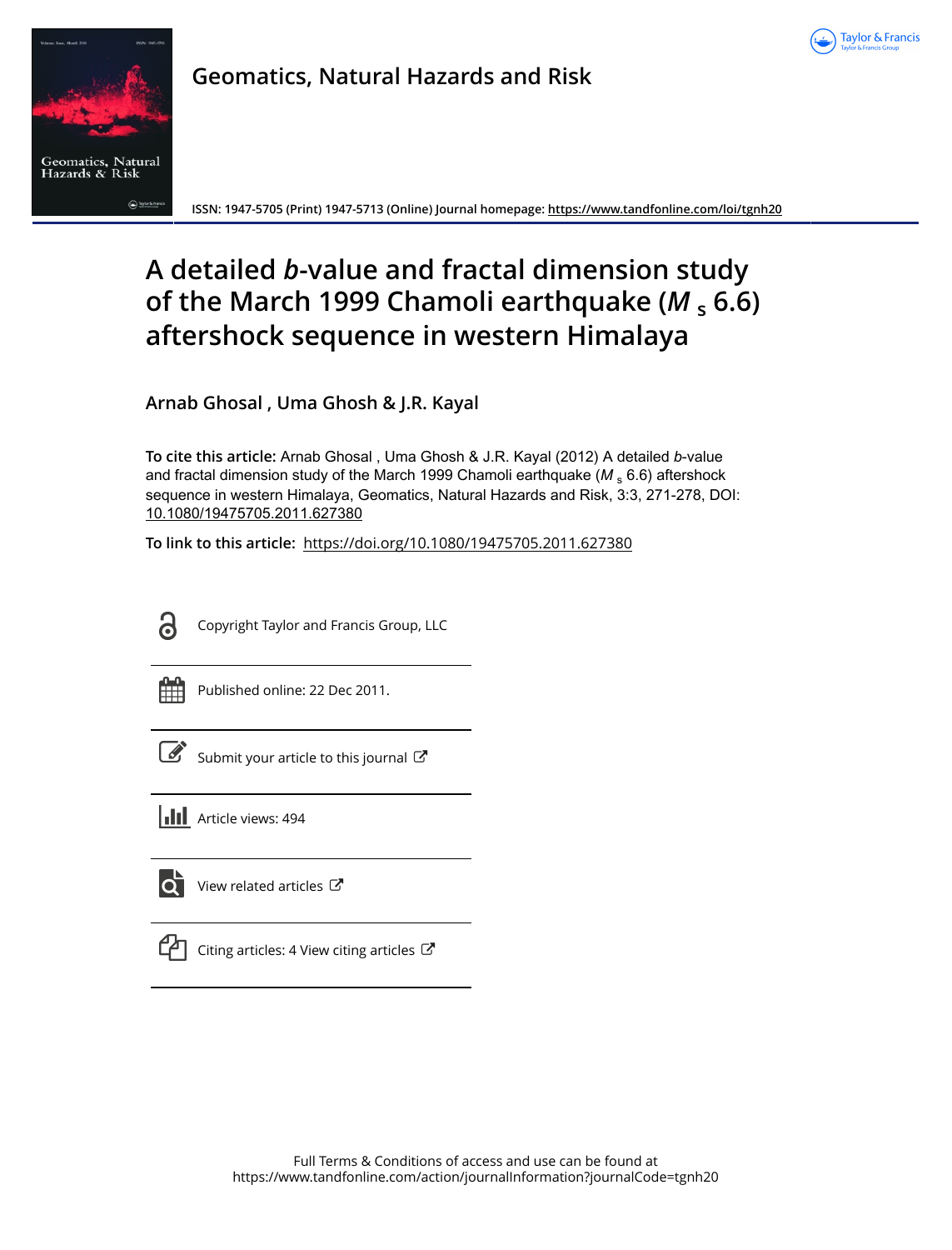

# A detailed b-value and fractal dimension study of the March 1999 Chamoli earthquake  $(M<sub>s</sub> 6.6)$  aftershock sequence in western Himalaya

ARNAB GHOSAL<sup>†</sup>, UMA GHOSH<sup>‡</sup>‡ and J.R. KAYAL§ {Indian School of Mines, Dhanbad 826004, India {{Lalbaba College (Calcutta University), Belur, Howrah 711202, India xJadavpur University, Kolkata 700032, India

(Received 26 August 2011; in final form 23 September 2011)

The aftershock sequence of the March 1999 Chamoli earthquake  $(M_s, 6.6)$  in the western Himalaya is analysed to examine the seismic characteristics of the active fault. About 350 aftershocks recorded by about 40 seismic stations are used to map the *b*-value and fractal correlation dimension  $(D_c)$  in the earthquake source area. The maximum likelihood method is used to estimate the b-value, and the correlation integral method for the fractal correlation dimension. A comparatively higher b-value (0.7) is mapped to the north at the Main Central Thrust (MCT) zone with respect to a lower  $b$ -value (0.5) to the south at the Alakananda fault (ANF) zone. The cross section of the b-value imaged the seismically active ANF at depth. The fractal dimension map, on the other hand, identified the ANF with  $D_c \sim 0.8-0.9$ , that implies a near linear seismogenic structure at the ANF.

# 1. Introduction

The Chamoli earthquake occurred on March 29, 1999 in the Chamoli district, Garhwal tectonic block of the Main Himalayan Seismic Belt (MHSB) in western Himalaya (figure 1). The magnitude of the earthquake was estimated at between  $M<sub>s</sub>$  6.6 and  $M<sub>L</sub>$  6.8, the epicentre located at 30.512°N, 79.403°E and the focal depth at  $\sim$  15 km (IMD 2000). The maximum intensity was reported to be VII (MSK) which was delimited by the Alakananda fault (GSI 2001). In addition to the network of eight permanent stations in the Garhwal Himalaya, various national organizations such as the Geological Survey of India (GSI), India Meteorological Department (IMD), Wadia Institute of Himalayan Geology (WIHG), National Geophysical Research Institute (NGRI), Delhi University and the Indian Institute of Technology - Roorkee (IIT-R) deployed temporary seismic stations to monitor the aftershocks for about 3 months immediately after the main shock. In total about 40 stations were in operation for monitoring aftershocks. Seismotectonics of the Chamoli earthquake sequence was reported by Kayal *et al.* (2003a). Based on the local permanent network data  $(M > 2.5)$  they gave a

<sup>\*</sup>Corresponding author. Email: jr.kayal@gmail.com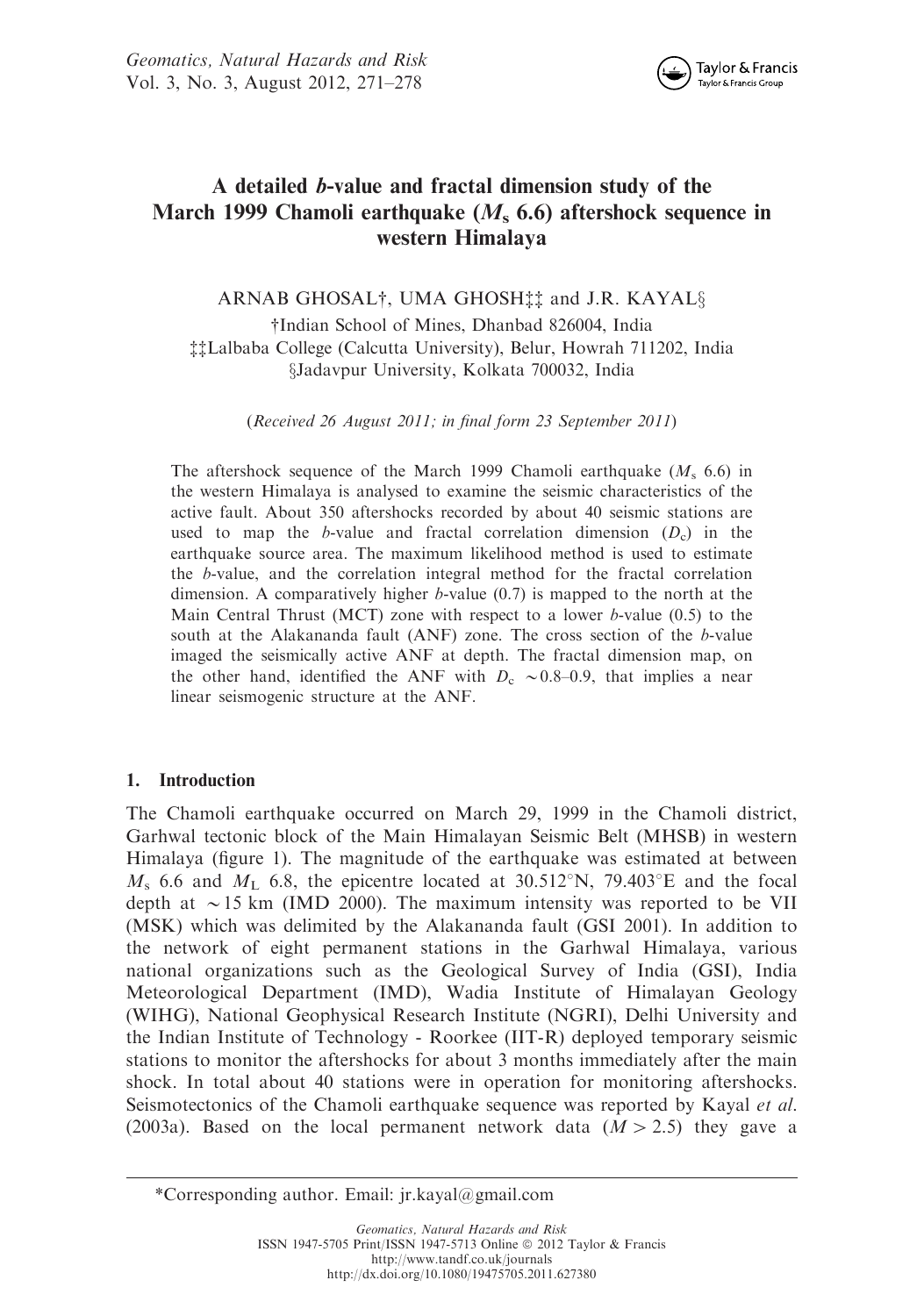

Figure 1. (a) The epicentre map of the 1999 Chamoli earthquake sequence. MCT: Main Central Thrust, ANF: Alakananda Fault (Kayal et al. 2003b); (b) north–south cross-section of the aftershock sequence;  $(c)$  seismotectonic model of the Chamoli earthquakes recorded by the permanent network within 12 days of the main shock; solid star indicates the IMD and the open star the USGS locations of the main shock (Kayal *et al.* 2003b). Inset: HA: Himalayan Arc, CBR: Carlsberg Ridge, BA: Burmese Arc. The arrow indicates the Indian plate movement.

seismotectonic model showing that the main shock occurred on the plane of detachment at the Alakananda fault (ANF) end at a depth of 15 km. The main shock triggered the ANF to generate the aftershocks (figure 1). They further studied about 350 aftershocks ( $M \ge 1.0$ ) recorded by the eight permanent and about 30 temporary microearthquake seismic stations run by the above organizations, which also fit into this model (Kayal et al. 2003b).

In this paper we have considered a total of 348 aftershocks ( $M \ge 1.0$ ), which were recorded by both the permanent and the temporary networks consisting of about 40 seismic stations. The frequency–magnitude relation (b-value) and fractal correlation dimension  $(D)$  are studied to understand the seismic characteristics of the Chamoli earthquake source zone and the seismogenic active fault(s) in the western Himalaya.

# 2. Tectonic setting of the region

Seismically, the 1999 Chamoli earthquake area in the western Himalaya falls in the MHSB that continues all along the Himalaya within a  $\sim$  50 km-wide zone between the Main Boundary Thrust (MBT) and the Main Central Thrust (MCT) (Kayal 2001). Most of the moderate-magnitude earthquakes in the western Himalaya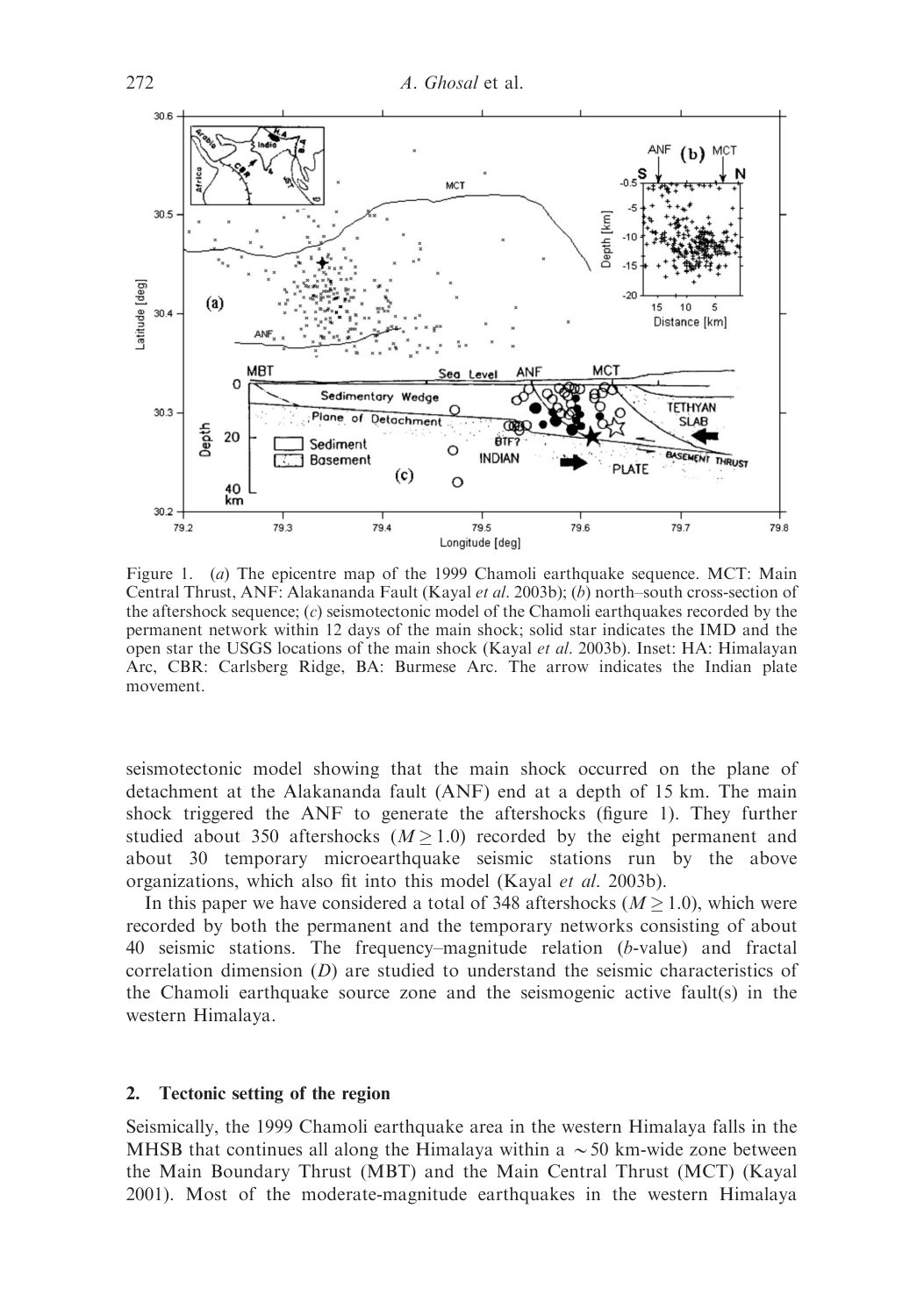occur at a shallower depth (10–20 km), above the plane of detachment (Seeber et al. 1981, Ni and Barazangi 1984, Kayal 2001, 2008). The Indian plate is underthrusting the Eurasian plate along a low-angle  $(5-15)$ ° thrust plane called the detachment plane (figure 1). In a seismotectonic model of the MHSB, Seeber et al. (1981) and Ni and Barazangi (1984) suggested that below the MCT lies the basement thrust front (BTF) or a ramp, the transition zone between the plane of detachment and the basement thrust to the north. They further envisaged that the ramp below the MCT acts as a geometrical asperity for stress concentration for the MHSB earthquakes. The seismotectonic model for the Chamoli earthquake sequence (figure  $1(c)$ ), however, suggests that the ramp lies to the south of MCT in the Garhwal Himalaya (Kayal 2001, Kayal et al. 2003a). The Chamoli area in the Garhwal Himalaya tectonic zone lies to the south of the MCT, where an anticlinal structure is present. This is a part of the large-scale synformal and antiformal structures caused by folding of the south vergent thrust sheets (Valdiya 1976). This schuppen structure is delimited to the south by the east–west-trending ANF that also delimited the high intensity VII isoseismal of the Chamoli main shock (GSI 2001). From the hypocentre location and fault plane solution it has been interpreted that the main shock occurred at the ANF end on the plane of detachment by thrust faulting (Kayal *et al.* 2003a, 2003b) (figure 1). The thrustfaulting solution of the aftershocks to the north of ANF is also comparable with the dipping ANF (Kayal et al. 2003b). Seismic characteristics, b-value and fractal dimension of this interpreted active fault are examined here.

# 3. Data analysis

We have used the aftershock data of Kayal *et al.* (2003b) to estimate the frequency– magnitude relation (b-value) of the earthquake sequence. These data include the aftershocks recorded by the permanent as well as by the temporary networks for 3 months after the main shock. The aftershock map shows that the events are mostly located within the zone of ANF and MCT (figure  $1(a)$ ). The north–south crosssection illustrates that the aftershocks are of shallow origin, within a depth range of 0–15 km (figure 1(b)). The cross-section of the higher magnitude ( $M > 2.5$ ) aftershocks recorded by the permanent network within 12 days of occurrence of the main shock also shows a similar observation (figure  $1(c)$ ).

# $3.1$  b-value

The b-value of these aftershocks is estimated using the Guttenberg and Richter (1944) frequency–magnitude relation:  $\log_{10} N = a - bM$ , where N is the number of earthquakes in the group having magnitudes larger than  $M$ ,  $a$  and  $b$  are constants. The constant 'a' indicates the seismicity level, and the coefficient 'b', the slope of the log-linear relation, is known as the *b*-value. The *b*-value varies mostly from 0.5 to 1.5 in a tectonically active region at the plate margins like that in the Himalayas (Kayal 2008). The variability of b-values in different tectonic domains may be related to structural heterogeneity and stress distribution in space (Mogi 1962, Scholz 1968). A higher b-value means that a smaller fraction of the total earthquakes occur at the higher magnitudes, whereas a lower b-value implies a larger fraction occurs at higher magnitudes. In other words, a higher b-value indicates lower stress, and a lower b-value indicates higher stress in a earthquake source zone (Wyss 1973).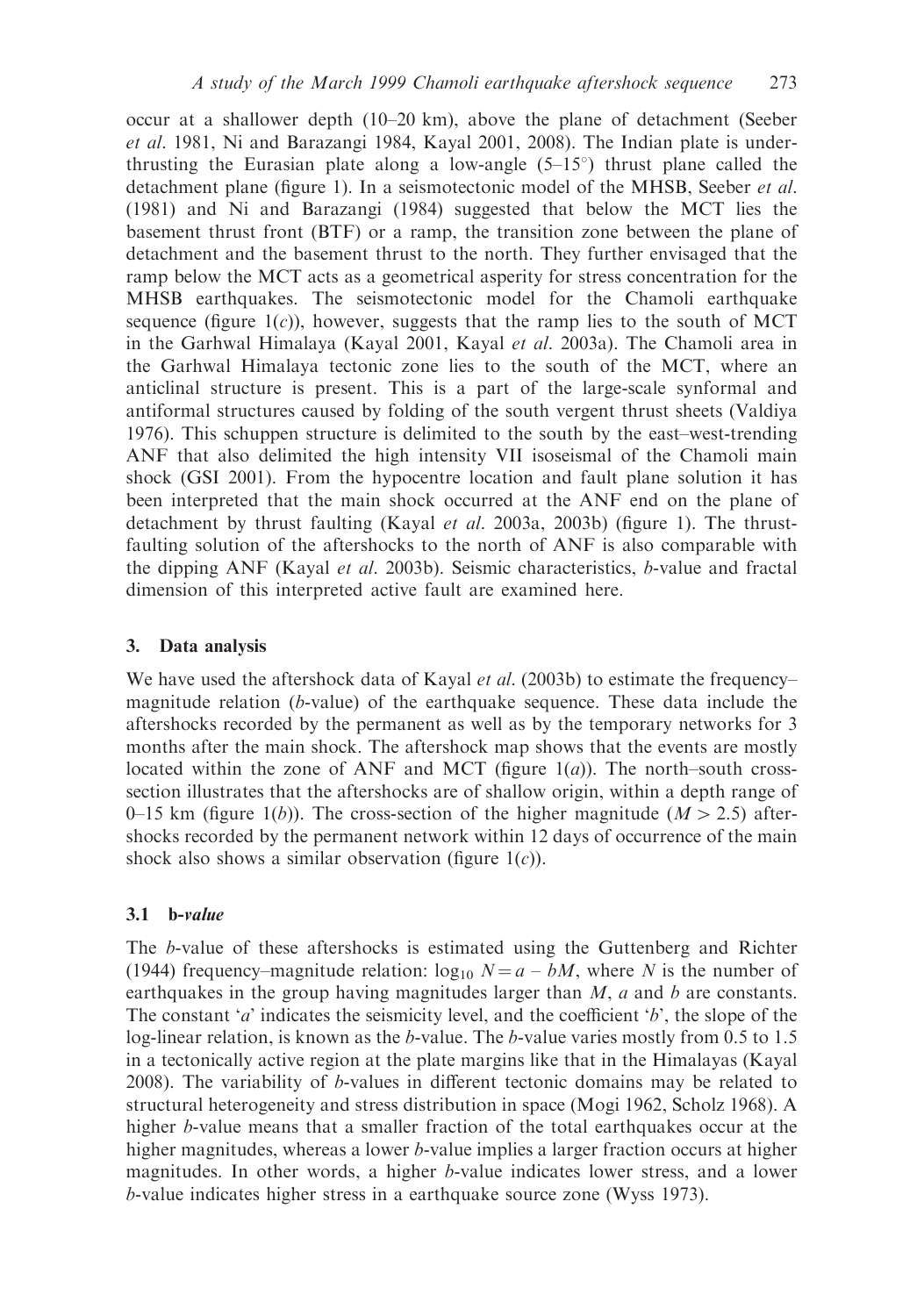#### 3.2 b-value mapping

The b-value is estimated by the Maximum Likelihood Method (MLM) given by Aki (1965), which is based on theoretical consideration as:

$$
b = (\log e)/(M_a - M_c) \tag{1}
$$

where  $M_a$  is the average magnitude and  $M_c$  is the lower limit or the threshold magnitude, above which the data are complete. We estimated the  $M_c = 1.0$  by plotting magnitude and cumulative number of earthquakes. For mapping the spatial variation of the b-value, we have divided the aftershock area into small grids of  $0.001^{\circ} \times 0.001^{\circ}$ , and estimated the b-value for each grid using the MLM. We used the ZMAP software (Wiemer and Wyss 1997) for computation. The centre of the grid is taken as the plotting point, and thus obtained the b-value map of the aftershock area is shown in figure  $2(a)$ . The map shows a spatial variation of the b-value from 0.4–0.7, higher values to the north and lower to the south. The b-value is relatively higher in the vicinity of the MCT and it reduces to the south towards the ANF. The average b-value for the entire data set is estimated to be about 0.6, which is, however, lower than the normal  $b$ -value 1.0 for a seismically active region. A north–south cross-section of the b-value is then examined; the section is shown in figure  $2(b)$ .

# 3.3 Fractal dimension

Spatial distribution of earthquakes can be represented by a self-similar mathematical construct, the 'fractal', and the scaling parameter is called the fractal dimension D (Mandlebrot 1982). The variability of the fractal dimension in different zones may be related to geological heterogeneity (Aviles *et al.* 1987). It is scale-invariant and is introduced as an efficient statistical parameter to quantify the dimensional distribution of seismicity and, with that, the proportion of randomness and clusterization (e.g. Kagan and Knopoff 1980, Hirata 1989, Ogata 1988, Bhattacharya et al. 2002). The fractal dimension is calculated using the correlation integral technique given by Grassberger and Procaccia (1983):

$$
D_{wr} = \lim_{r \to 0} \left( \log(C_r) \right) / (\log_r) \tag{2}
$$

where  $(C<sub>r</sub>)$  is the correlation function. The correlation function measures the spacing or clustering of a set of points, and is given by the relation

$$
C(r) = (2/(N(N-1))) \times N(R < r)
$$
 (3)

where N  $(R < r)$  is the number of pairs  $(X_i, X_j)$  with a smaller distance than r. The correlation integral is related to the standard correlation function as given by Kagan and Knopoff (1980):

$$
C(r) \sim r^D \tag{4}
$$

where  $D$  is fractal dimension, more strictly, correlation dimension (here after called  $D<sub>c</sub>$ ). A similar exercise is made to obtain the fractal dimension map using the same grids that are used in *b*-value mapping; the  $D_c$  map is shown in figure 3.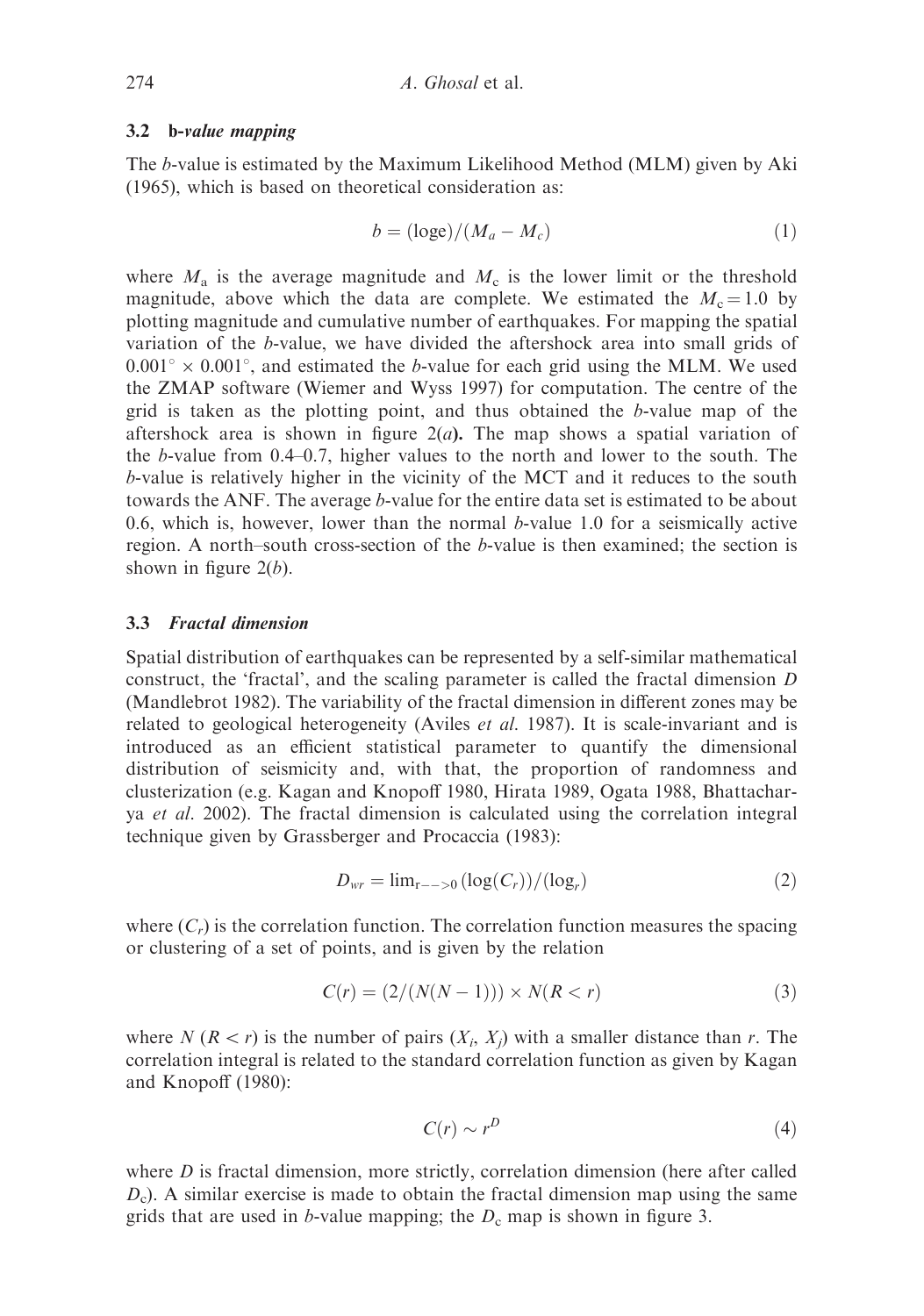

Figure 2. (a) b-value map of the Chamoli aftershock area; (b) north–south cross-section showing the variation of b-value with depth.

# 4. Discussion and conclusions

The b-value map of the Chamoli aftershock sequence gives us detailed information about the spatial variation of the frequency–magnitude relation of the Garhwal tectonic zone in the western Himalaya. The seismotectonic model shows that the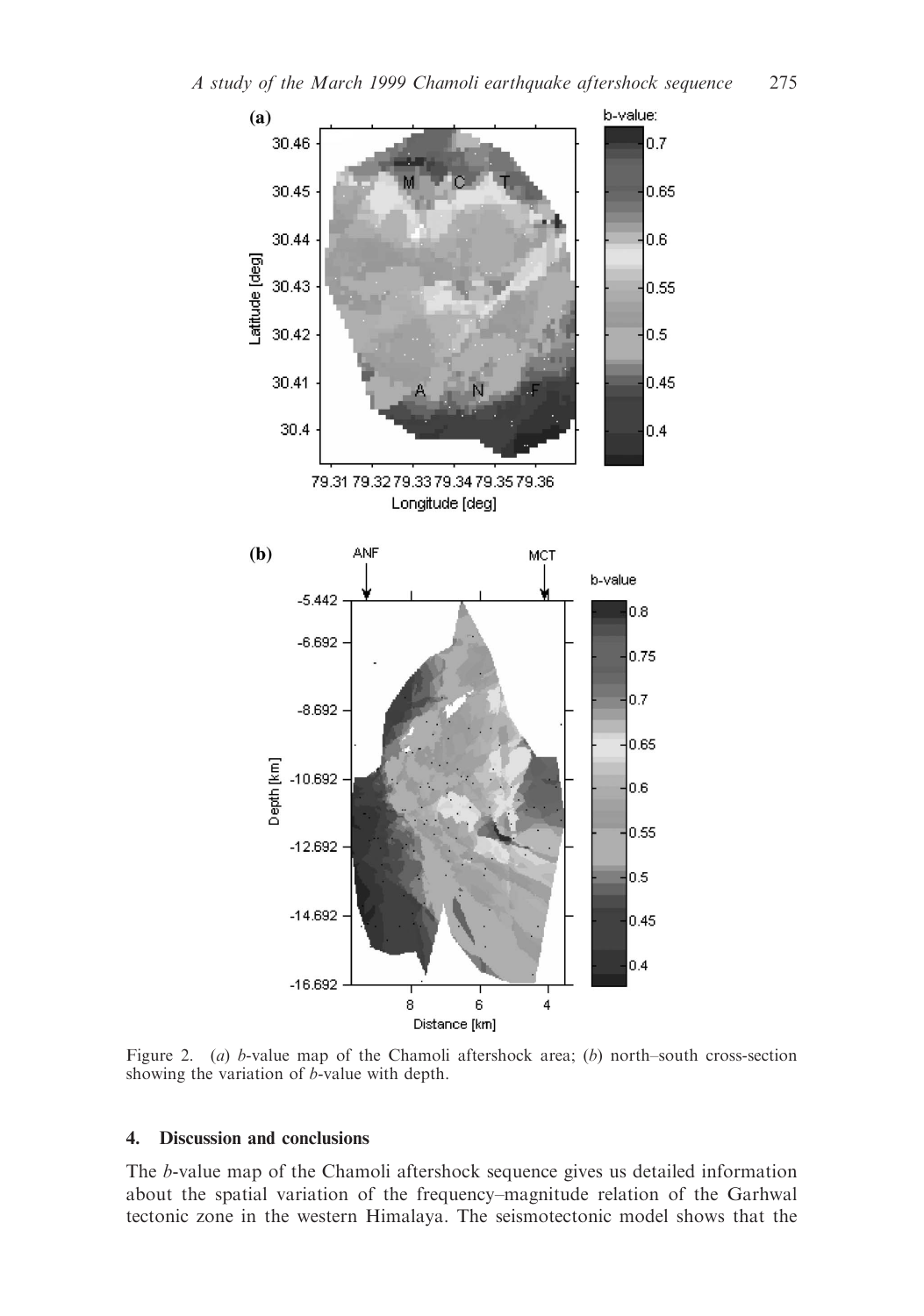

Figure 3. Fractal dimension  $(D_c)$  map of the Chamoli aftershock area.

MCT is not the seismogenic fault for the 1999 Chamoli earthquake sequence (figure  $1(c)$ ). The main shock occurred on the plane of detachment at the ANF end by thrust-faulting, and the ANF was triggered to generate the aftershocks by thrustfaulting (Kayal et al. 2003a,b). The spatial as well as depth variation of the b-value clearly shows that the ANF zone possesses a lower b-value compared with the MCT, which implies that the ANF zone is more stressed than the MCT. Further, the overall b-value of the whole aftershock zone is 0.6, which is, however, much lower than the normal value of 1.0 for a seismically active region like that of a continent– continent collision zone in the Himalaya. The lower b-value implies that the zone is not only highly stressed, but also that the fraction of higher magnitude earthquakes is greater in this tectonic zone. This observation sheds light on the medium-to-strong earthquake risk in this zone.

Kayal et al. (2003a) reported the b-value for the aftershock sequence of the first 12 days that was recorded immediately after the main shock by the eight-station local permanent network and found the  $b$ -value to be 0.57. They also estimated the b-value using the temporary network data of about 3 months, 12 days after the main shock, and found it to be 0.61 (Kayal et al. 2003b). These observations are comparable with our overall estimate of a b-value of 0.6. In addition to the overall estimate of the b-value of the aftershock sequence, we have mapped the spatial as well as depth variation of the *b*-value in this study, and the detailed heterogeneities in the tectonic structure in space and depth are imaged (figures  $2(a)$  and  $(b)$ ). The seismic characteristics, heterogeneities and vulnerability of the ANF and MCT are depicted in these maps. The ANF is clearly identified not only as an active fault but also as a more stressed zone due to the Himalayan collision tectonics.

The fractal dimension  $D_c$  for epicentre distribution characterizes the fault structure. Normally, the  $D_c$  ranges from 0–2 (Tosi 1998); when all events cluster into one point,  $D = 0$ ; when homogeneously distributed over a two dimensional embedding space,  $D = 2$ ; and when  $D = 1$ , this indicates a line source or linear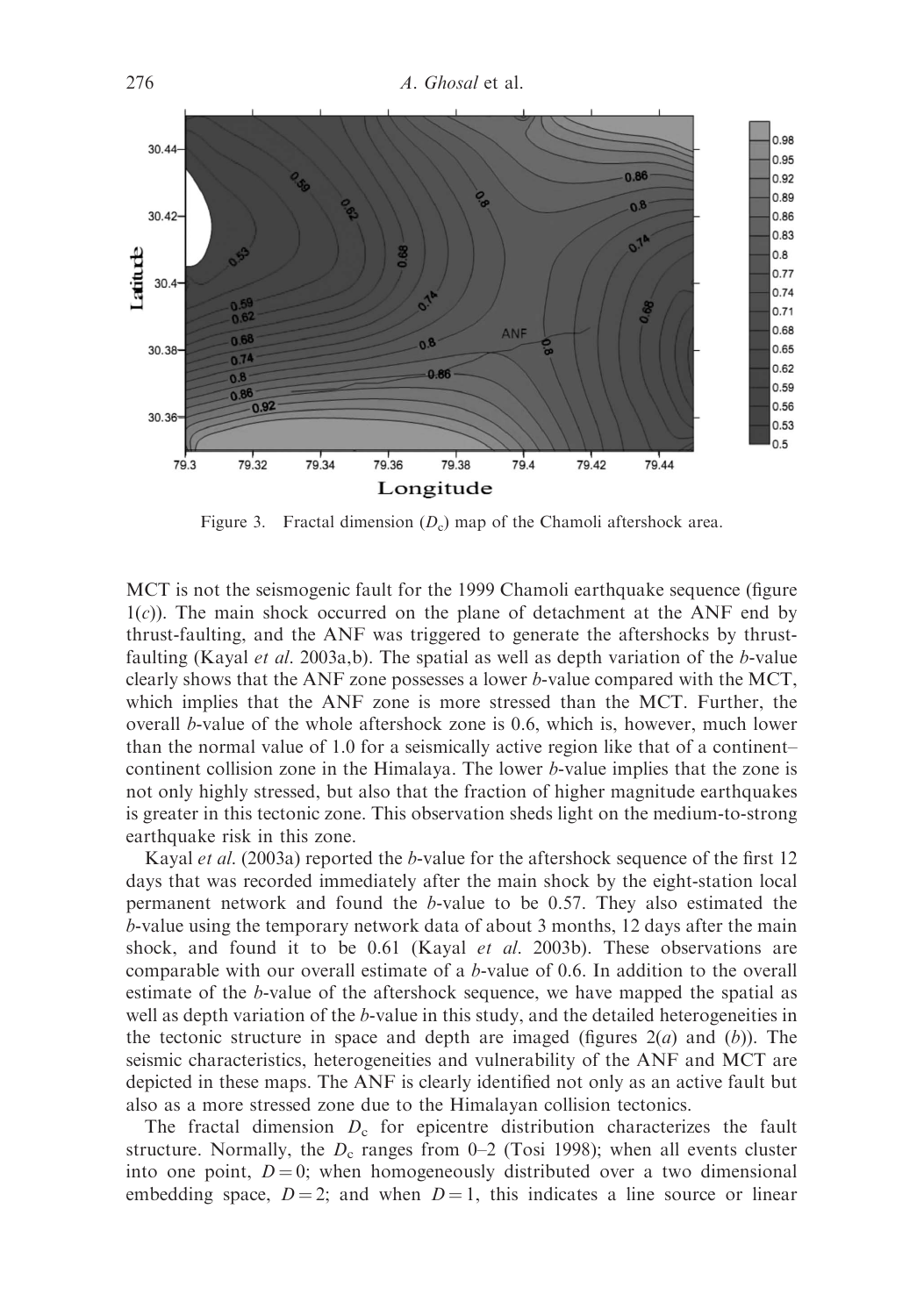structure. The estimated fractal dimension contour map shows a linear trend along the ANF with a  $D_c$  of 0.8–0.9, but such a trend is absent at the MCT; further north the contours are an artefact as no earthquake is caused by the MCT; the MCT is not the causative fault either for the main shock or for the aftershock sequence (figure 1). The  $D_c \sim 0.8$ –0.9 at the ANF indicates that the seismogenic ANF is near to a linear structure. The aftershocks are neither clustered at one point nor homogeneously distributed in the source area; the source zone structure may be quantified as  $D_c$  $\sim$  0.8–0.9. These seismic characteristics, the frequency–magnitude relation and fractal dimension of the ANF are useful to evaluate the earthquake risk in this tectonic zone.

#### Acknowledgements

The author AG would like to thank the Department of Science and Technology (DST), Government of India for providing financial assistance for the research work. This work is a part of the Summer Research performed by AG at the Jadavpur University, Kolkata during May–June 2010 under the guidance of JRK.

# **References**

- AKI, K., 1965, Maximum-likelihood estimate of b in the formula of log  $N = a bM$  and its confidence limits. Bulletin Earthquake Research Institute, University of Tokyo, 43, pp. 237–239.
- AVILES, C.A., SCHOLZ, C.H. and BOATWRIGHT, J., 1987, Fractal analysis applied to characteristic segments of the San Andreas fault. Journal of Geophysical Research, 92, pp. 331–344.
- BHATTACHARYA, P.M., MAJUMDAR, R.K. and KAYAL, J.R., 2002, Fractal dimension and b-value mapping in northeast India. Current Science, 82, pp. 1486–1491.
- GRASSBERGER, P. and PROCACCIA, I., 1983, Characterisation of strange attractors. Physics Review Letters, 50, pp. 346–349.
- GUTENBERG, B. and RICHTER, C.F., 1944, Frequency of earthquakes in California. Bulletin of the Seismological Society of America, 34, pp. 185–188.
- GSI, 2001, Chamoli Earthquake of March 29, 1999. Geological Survey of India Special Publication, 33, 170 p.
- HIRATA, T., 1989, A correlation between the b-value and the fractal dimension of earthquakes. Journal of Geophysical Research, 94, pp. 7507–7514.
- IMD, 2000, Chamoli earthquake of March 29, 1999 and its aftershocks, a consolidated document. Meteorological Monograph, Seismology 2, 70 p.
- KAGAN, Y.Y. and KNOPOFF, L., 1980, Spatial distribution of earthquakes: The two-point correlation function. Geophysical Journal of the Royal Astronomical Society, 62, pp. 303–320.
- KAYAL, J.R., 2001, Microearthquake activity in some parts of the Himalaya and the tectonic model. Tectonophysics, 339, pp. 331–351.
- KAYAL, J.R., 2008, Microearthquake Seismology and Seismotectonics of South Asia, 505 p (Berlin: Springer).
- KAYAL, J.R., SAGINA R., SINGH, O.P., CHAKRABORTY, P.K. and KARUNAKAR, G., 2003a, The March 1999 Chamoli earthquake in the Garhwal Himalaya: Aftershock characteristics and tectonic structure. Journal of the Geological Society of India, 62, pp. 558–580.
- KAYAL, J.R., SAGINA, R., SINGH, O.P., CHAKRABORTY, P.K. and KARUNAKAR, G., 2003b, Aftershock sequence of the March 1999 Chamoli earthquake and the seismotectonic structure of the Garhwal Himalaya. Bulletin of the Seismological Society of America, 93, pp. 109–117.